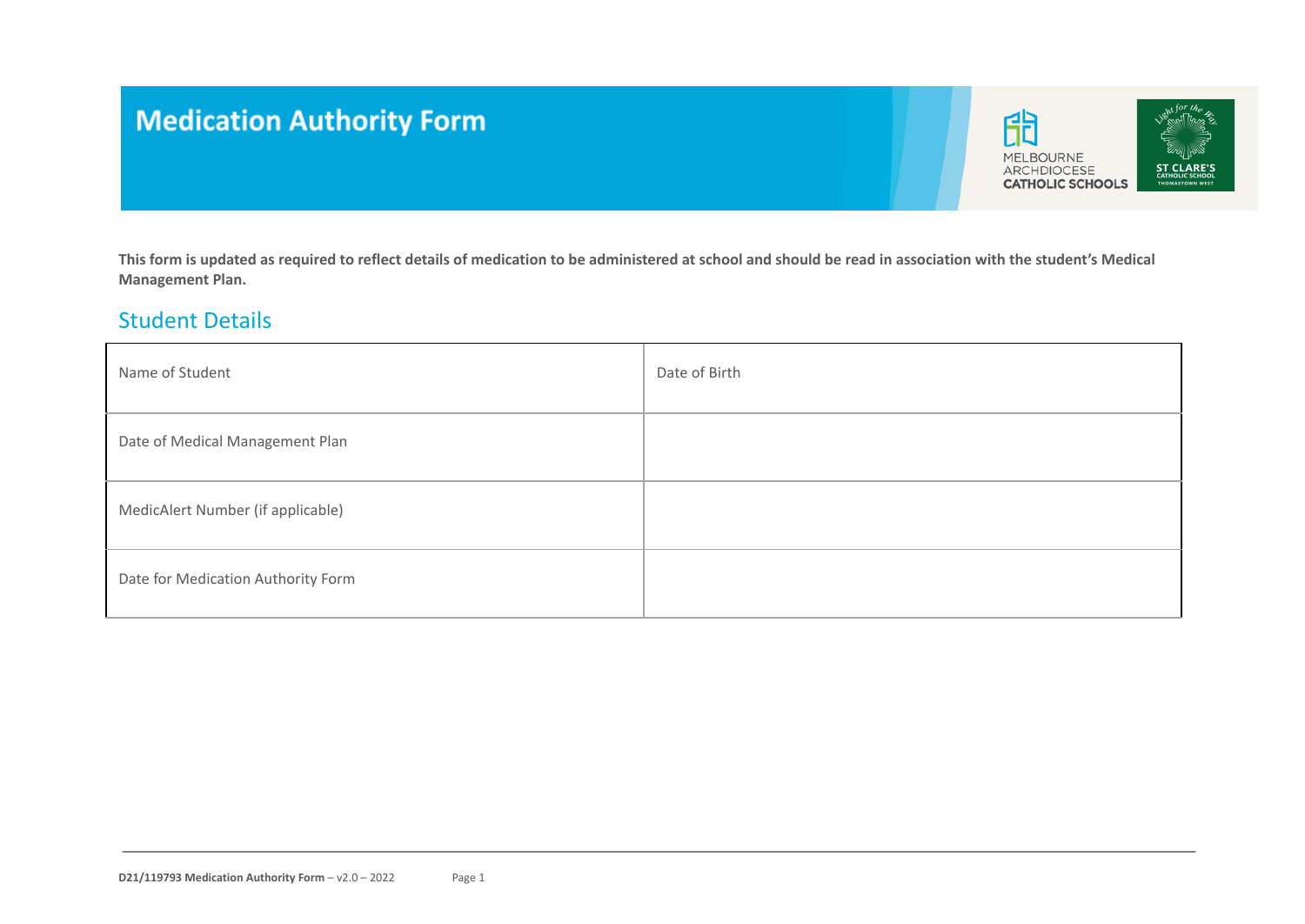## Medication(s) to be administered at school

| Name of<br><b>Medication</b> | <b>Dosage (amount)</b> | Time/s to be taken | How is it to be taken? (e.g.<br>oral/topical/injection) | Dates to be<br>administered                       | <b>Supervision</b><br>required?                                                                                            |
|------------------------------|------------------------|--------------------|---------------------------------------------------------|---------------------------------------------------|----------------------------------------------------------------------------------------------------------------------------|
|                              |                        |                    |                                                         | Start:<br>End:<br>OR<br>$\Box$ Ongoing medication | $\Box$ No student self-<br>managing<br>$\Box$ Yes<br>$\Box$ remind<br>$\Box$ observe<br>$\Box$ assist<br>$\Box$ administer |
|                              |                        |                    |                                                         | Start:<br>End:<br>$\Box$ Ongoing<br>Medication    | $\Box$ No Student<br>Self-managing<br>$\Box$ Yes<br>$\Box$ Remind<br>$\Box$ Observe<br>$\Box$ Assist<br>$\Box$ Administer  |
|                              |                        |                    |                                                         | Start:<br>End:<br>$\Box$ Ongoing<br>Medication    | $\Box$ No Student<br>Self-managing<br>$\Box$ Yes<br>$\Box$ Remind<br>$\Box$ Observe<br>$\Box$ Assist<br>$\Box$ Administer  |

## Medication taken to/stored at the school

Indicate if there are any specific storage instructions for any medication: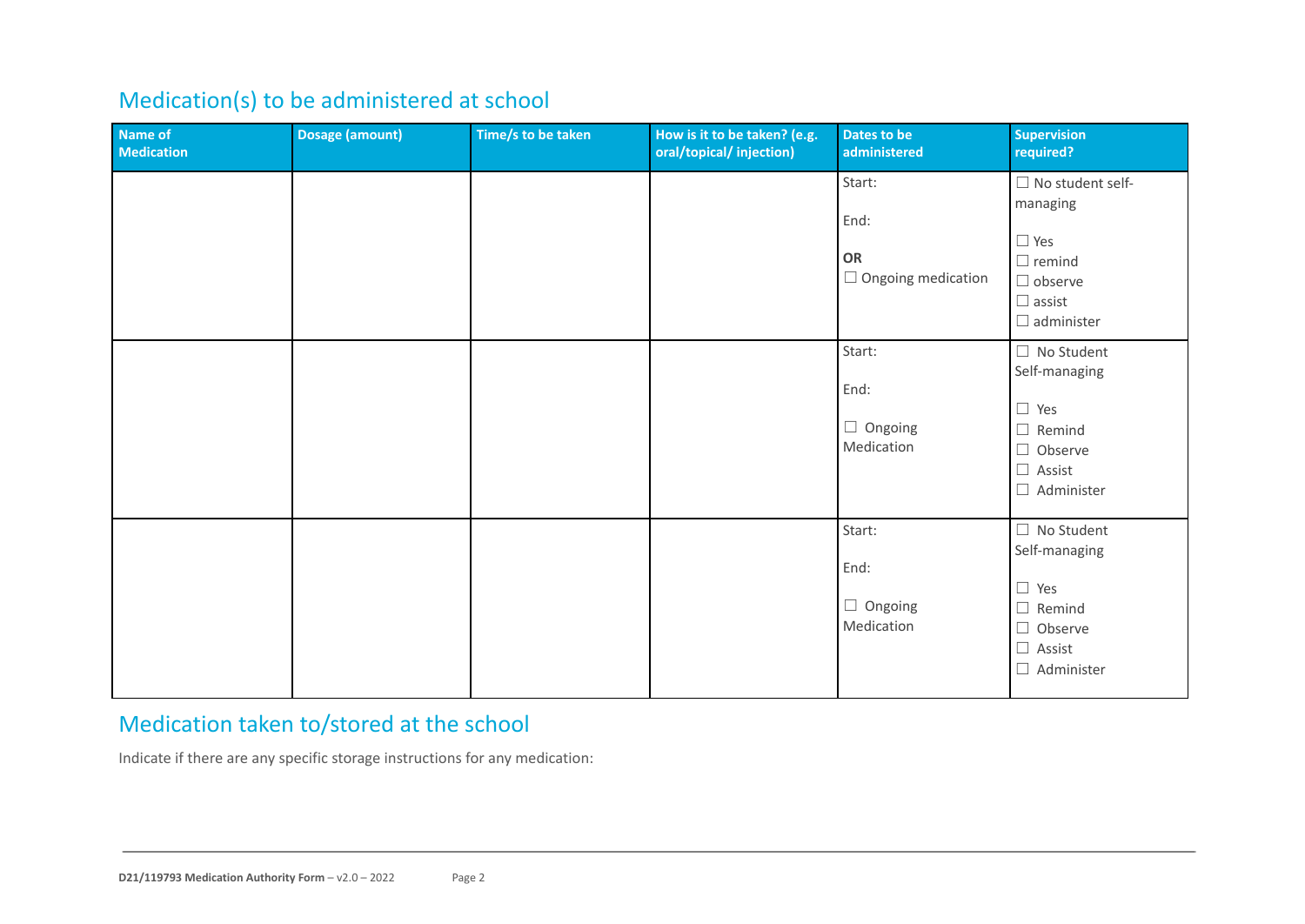Ensure that medication taken to the school is in its original package with original labels. Please note School staff will seek emergency medical assistance if *concerned about a student's condition following medication*.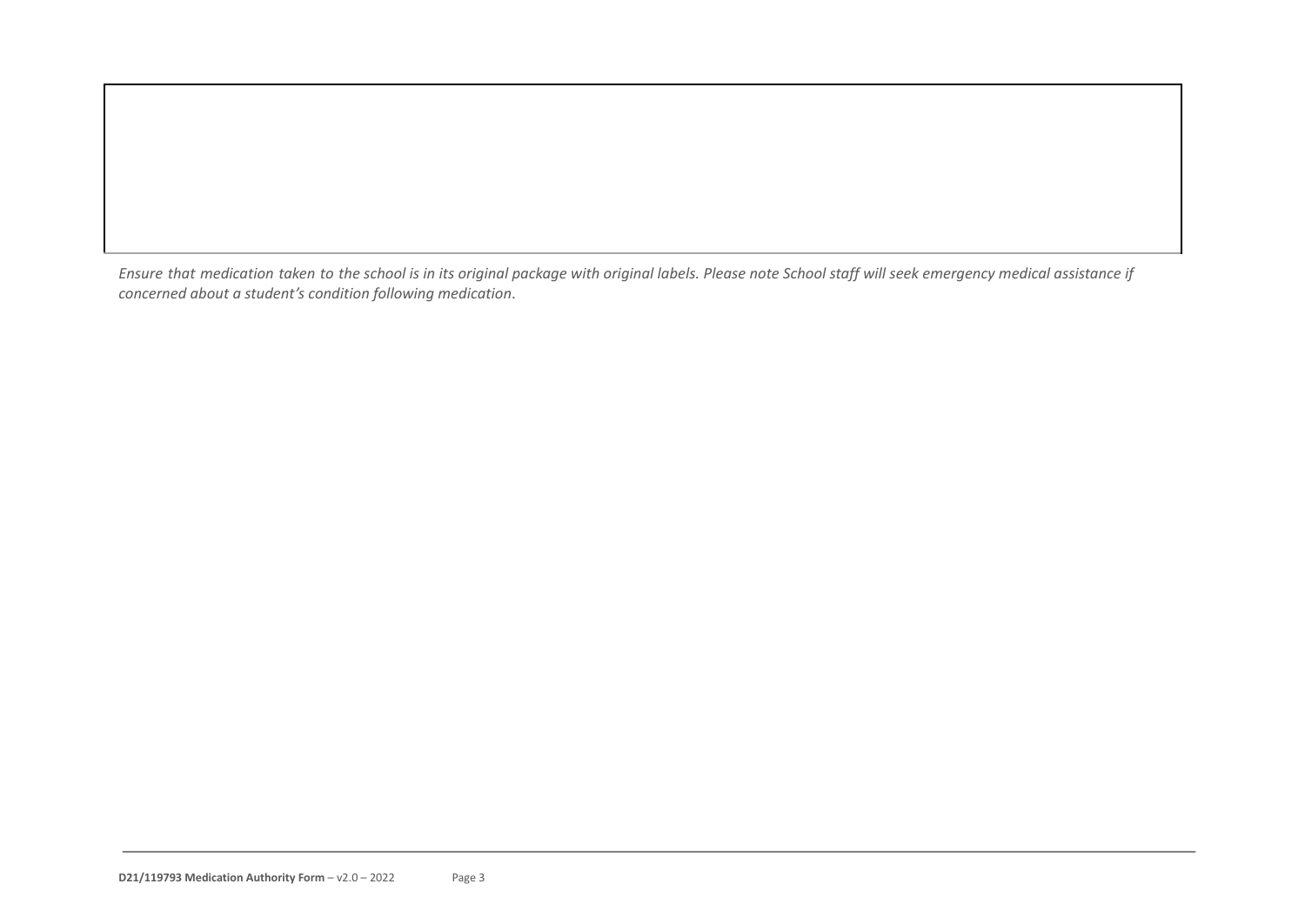Please outline the reasons the administration of medication is required. This should be supported by a Medical Management Plan for ongoing medical conditions or letter from the child's treating health practitioner:

### Privacy Statement

We collect personal and health information to plan for and support the health care needs of our students. Information collected will be used and disclosed in accordance with [insert school name] published Privacy Policy.

### Authorisation to administer medication in accordance with this form

Name of authorised parent/guardian/carer:

| Parent Name              | Parent Name |
|--------------------------|-------------|
| Signature                | Signature   |
| Date                     | Date        |
| Health practitioner name |             |
| Practice Name            |             |
| Contact details          |             |